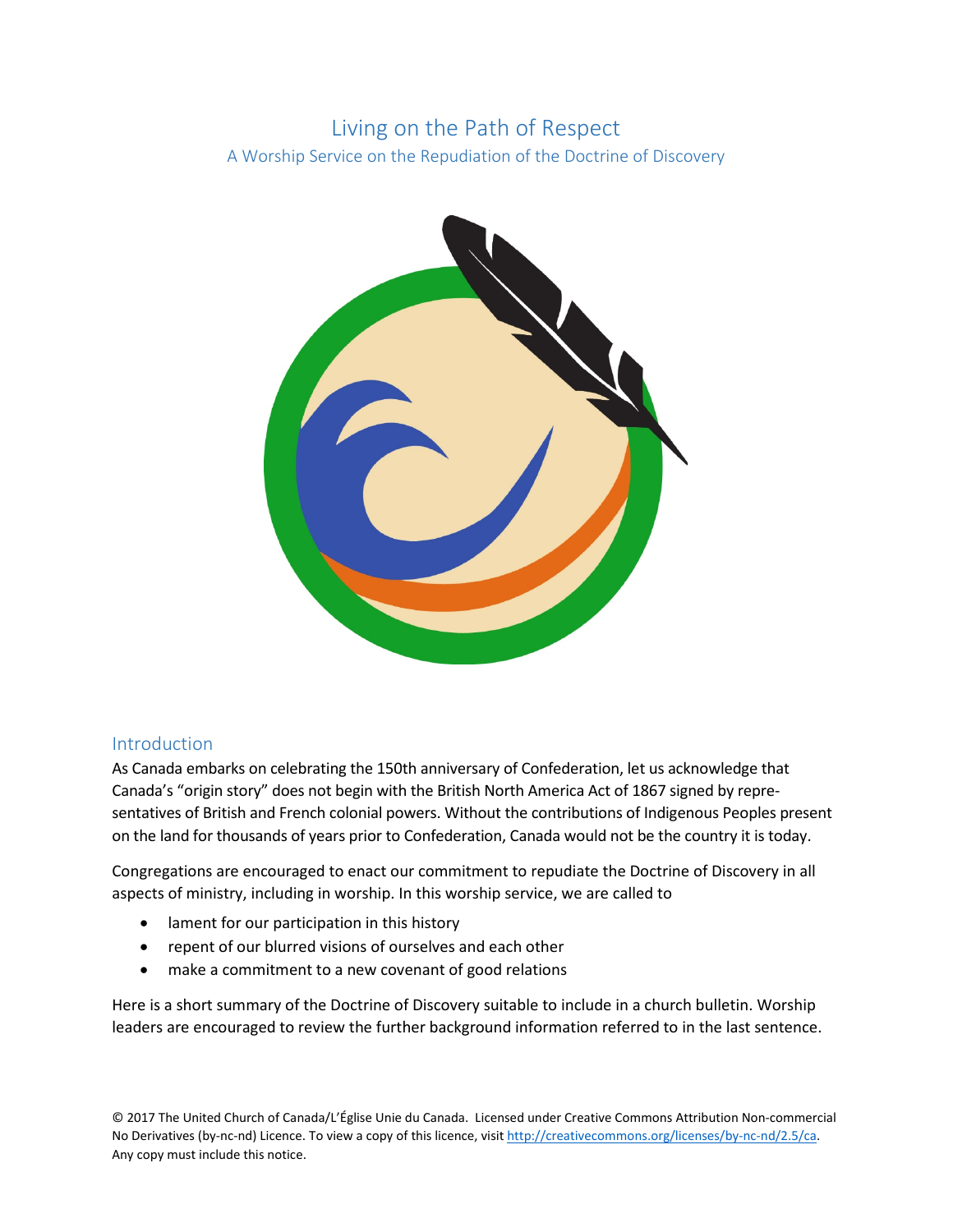*What is the Doctrine of Discovery?* The Doctrine of Discovery refers to a set of proclamations from the Pope that reflected the belief that Europeans were the ones to discover the lands that are now called North and South America. This discounted the truth that many nations and peoples, with rich cultures and spirituality, were living on this land. The claim of "discovery" was based on the criterion that one had to be Christian to be considered human—it created categories of race. Since Christians were not present on the land, it was deemed "unoccupied." It was therefore considered to be open for Christian European sovereigns to invade and lay claim to, and to subjugate and assimilate the peoples. *For more background,* please search "doctrine of discovery" a[t www.united-church.ca.](http://www.united-church.ca/)

# About this resource

A small group based in Toronto inspired by participation in a workshop on dismantling the Doctrine of Discovery initiated this resource; several others reviewed and revised it. It is created for a congregation that is primarily non-Indigenous. You are invited to use all or a portion of what we offer in a worship service in your setting. Feel free to adapt it or use it as a basis for your own creative worship expression in your particular context.

- We suggest using this service **during Lent**, as this is a season that calls us to reflect on our corporate and individual sin and to make a commitment to live in a new way in the world. You may also wish to refer to the Lenten laments from the Lent/Easter 2017 issue of *Gathering* posted o[n www.united-church.ca.](http://www.united-church.ca/worship)
- An alternative time to use this service might be **May 21**, the 6th Sunday of Easter, in the context of Victoria Day weekend and how we have "imposed our [Western] civilization as a condition of accepting the gospel" (1986 Apology [to First Nations Peoples\)](http://www.united-church.ca/social-action/justice-initiatives/apologies).
- Another appropriate time might be on Sunday, **June 11**, the anniversary of the federal apology to residential schools students and their families.

# About the image

- The circle has no beginning or end, and encircles our global home.
- The green colour represents growth and the plant world.
- The tan colour represents the soil of this good Earth.
- The orange colour represents the sun that helps us by giving us light and strength.
- The blue colour represents the water.
- The feather represents the connection to Creator through prayer and protection to remain on the path of respect.
- Look carefully you will see a baby. (Look upside down and look for the head, arm, and leg.) This represents that we are all God's children preparing, living, and working to live in creation. —Sandra Campbell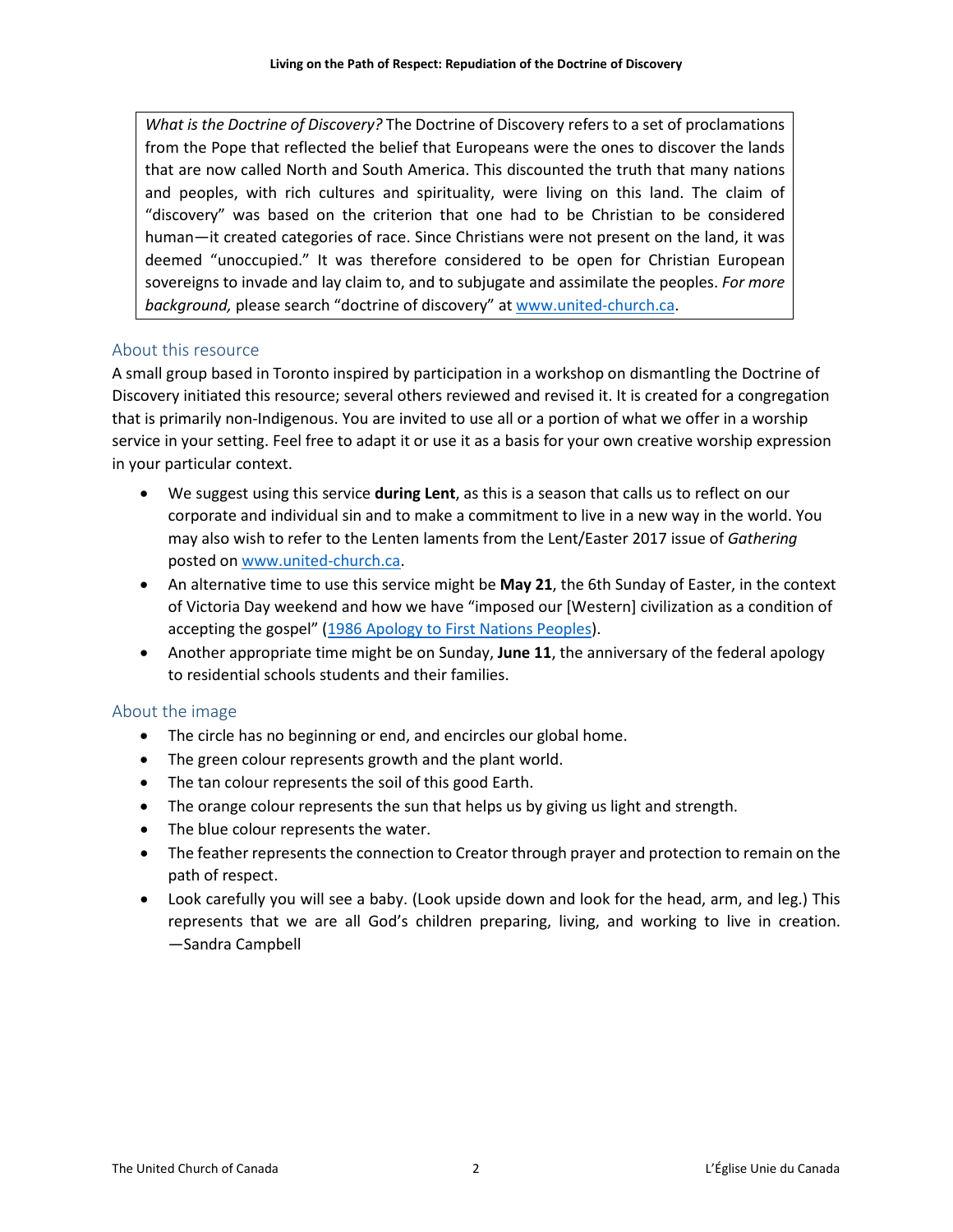# Living on the Path of Respect: Order of Worship

## Acknowledgement of Territory

Search "acknowledging the territory" o[n www.united-church.ca](http://www.united-church.ca/) for guidelines to develop an appropriate acknowledgement of the traditional territory where your community of faith worships.

## Call to Worship

Creator has placed each and every one of us here with purpose!

**Let us praise Creator for the earth below our feet.**

**For Mother Earth sustains us, and all creation cries out for justice.**

Creator has given us the eastern direction:

the direction of vision, children, and the sun that rises on us each day.

**Let us view the world with child-like wonder—full of awe and humility.**

**Thankful for the new day that dawns on us each and every morning,**

**we give thanks for God who gives us new mercies every day.**

Creator has given us the southern direction:

the direction of honesty, adolescence, and growth.

**Help us to speak only the truth, and open our hearts to hear the stories of others.**

**Inspire us to grow in the image of Christ who teaches us to walk the good path.**

Creator has given us the western direction:

the direction of adulthood, harvesting, and deep spiritual understanding.

#### **Give us the tools we need to act on the knowledge we are gathering,**

#### **allowing us to act with maturity and grace.**

Creator has given us the northern direction:

the direction of Elders, achievement, and a deep connection to spirituality.

**Empower us to learn from the past, and to move forward to create your companionship of empowerment\* here on Mother Earth. Holy Spirit, give us the teachings we need to correct any wrongs, and to live lives full of love, peace, and hope. Be with us now, Creator, as we worship you in awe-filled praise. Amen.**

"Companionship of empowerment" is a term that John Dominic Crossan offers to replace the "Kingdom of God" (in Marcus Borg, ed., *Jesus at 2000* (Westview, 1998), p.22–55).

#### Opening Hymn

"Creator of All Time and Space" by Ruth Duck [\(Pilgrim Press\)](https://ruthduckhymnist.net/copyright-information-2/) VU 288 "Great Is Thy Faithfulness" VU 308 "Many and Great, O God, Are Your Works" VU 312 "Praise with Joy the World's Creator"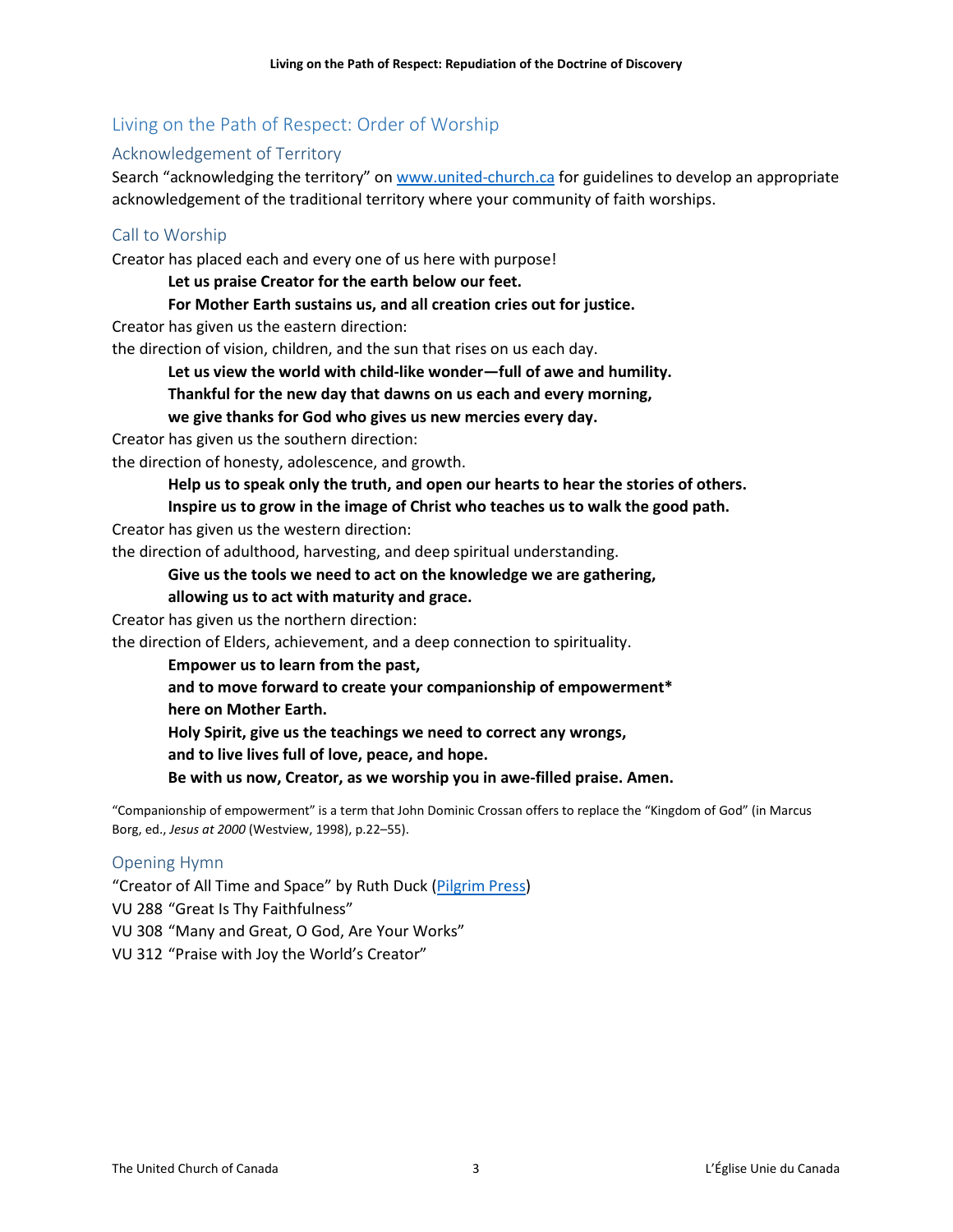# Opening Prayer

Creator and Keeper of covenants and treaties old and new, whose voice we hear in the winds of the four directions, your Spirit inspires us to celebrate your presence and live with respect in creation. The false Doctrine of Discovery has distorted our relations upon these shores for centuries, with colonization twisting and blurring your image in us. Yet you call us, still, to walk\* humbly seeking the good paths of justice. Our hearts and lands long for liberation and transformation. May our worship reconnect us to the truth of who you are, and who we are, and move us to claim our shared sacred responsibility, for we pray in the name of the broken and blessing one, Jesus. Amen.

\*or journey

# Hymn of Confession

"The Gospel Came With Foreign Tongue" by Brian Wren [\(Hope Publishing\)](http://www.hopepublishing.com/html/main.isx?sitesec=40.2.1.0&hymnID=2608) VU 611 "Out of the Depths, O God, We Call to You"

# Prayer of Confession

*(in unison, based on Lamentations 5)*

O Great Creator, look at what has happened: lands have been stolen, drinking water must be bought, we are exhausted, many must beg for food, wars are waged against the innocent, bodies are taken advantage of, Elders are disrespected, many work for low pay, in unsafe conditions. The sounds of violence and loss drown out the melodies of music and laughter of play. We feel like you have forgotten us. We fear that you have rejected us in anger for the parts we have played in the desecration of your creation. O Great Creator, Earth cries out to you. Our hearts ache and our spirits are weary from experiencing the rending of the web of all our relations. O Gitchi-Manitou hear our prayer....

# *(silent prayers)*

# Assurance of Pardon

Creator has sent us Jesus to teach us how to walk the good road. His life and death showed us that we must always work toward justice, peace and love for all of creation no matter the cost. Ultimately, in God, we have been forgiven. There is nothing we can do to separate us from the absolute love of God that embraces us all. Let God's peace fill your hearts, because when we follow Jesus, every day is a chance to start over again. God's mercies are new every morning. Be at peace. Amen.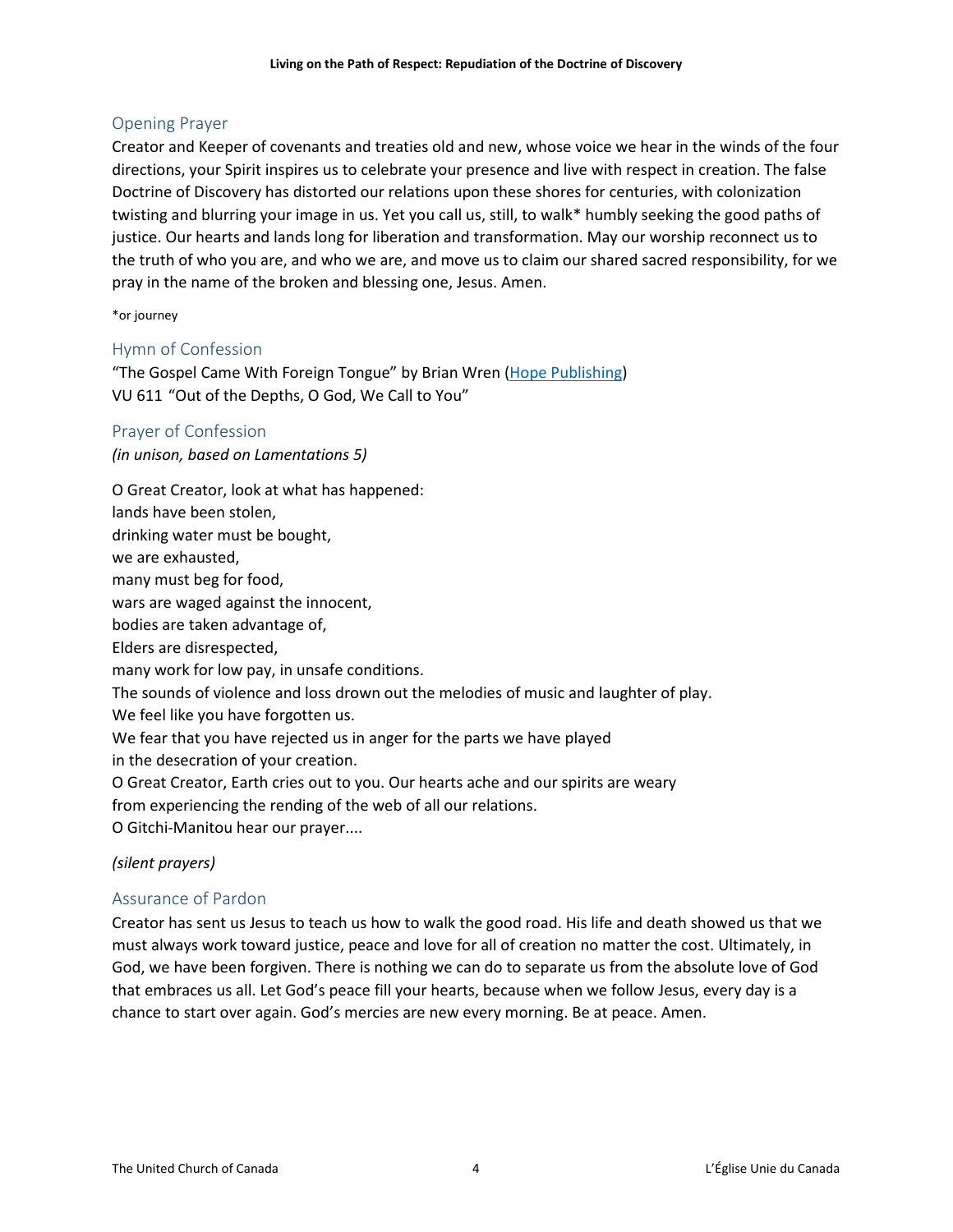#### Hymn of Assurance

VU 269 "The Care the Eagle Gives Her Young" VU 270 "Dear Mother God" MV 94 "Love Knocks and Waits" MV 95 "How Deep the Peace"

# Children's Story: "You Belong to the Land"

*(This story is adapted by the Rev. Won Hur from an ancient Sufi wisdom story, which he first encountered in* Tales for an Unknown City: Stories from One Thousand and One Friday Nights of Storytelling*, collected by Dan Yashinsky (McGill-Queen's University Press, 1990), p.14. The central character is a person named Hodja who often uses humour to convey wisdom.)*

A long time ago in a land far away, there was a man who owned a small but beautiful farm. He loved his land, took care of it, and grew fruits, vegetables, and grain. Unfortunately, he had to travel far away to visit his relatives and to take care of them. Since the land needed to be taken care of during his absence, he asked a friend to look after it. After what seemed like a very long time, the man finally returned. He was very happy to be back to his land and resume taking care of the land. But the friend who had taken care of his land did not want to give it back.

He said, "You were away from here for too long. During that time, I took care of it. I weeded it. I sowed and planted and reaped the harvest. I put my heart and soul into it as though I was taking care of my own child. So I don't want to give it back. I consider it mine now."

The owner of the land said, "No, it is mine. I only wanted you to take care of it while I was gone. You need to give it back."

The friend answered, "It is my land now. Sorry."

So there was a big argument. Both of the men refused to give in. Before letting the argument turn into a serious fight, they decided to consult with someone who is very wise living in their village, named Hodja.

Hodja came to the farm land the two people were arguing about. Hodja listened carefully to both sides of the story. After hearing their stories, Hodja put his ears on the ground. The two men were wondering, "Hodja, what are you doing with your head on the ground?"

Hodja replied, "I am listening to what the land has to say about all this."

The two men thought that Hodja was a bit crazy and they started to laugh. Still laughing, they asked, "So what is the land saying?"

Hodja replied, "The land says the two of you belong to the land."

Indeed, God, who created the universe, also created this Earth. As such, it belongs to God. God told us to take care of it. Our world is God's magnificent creation. It is a beautiful gift that God has given to us for us to love not only for us but for all the children and grandchildren to come. We need to live with respect in creation.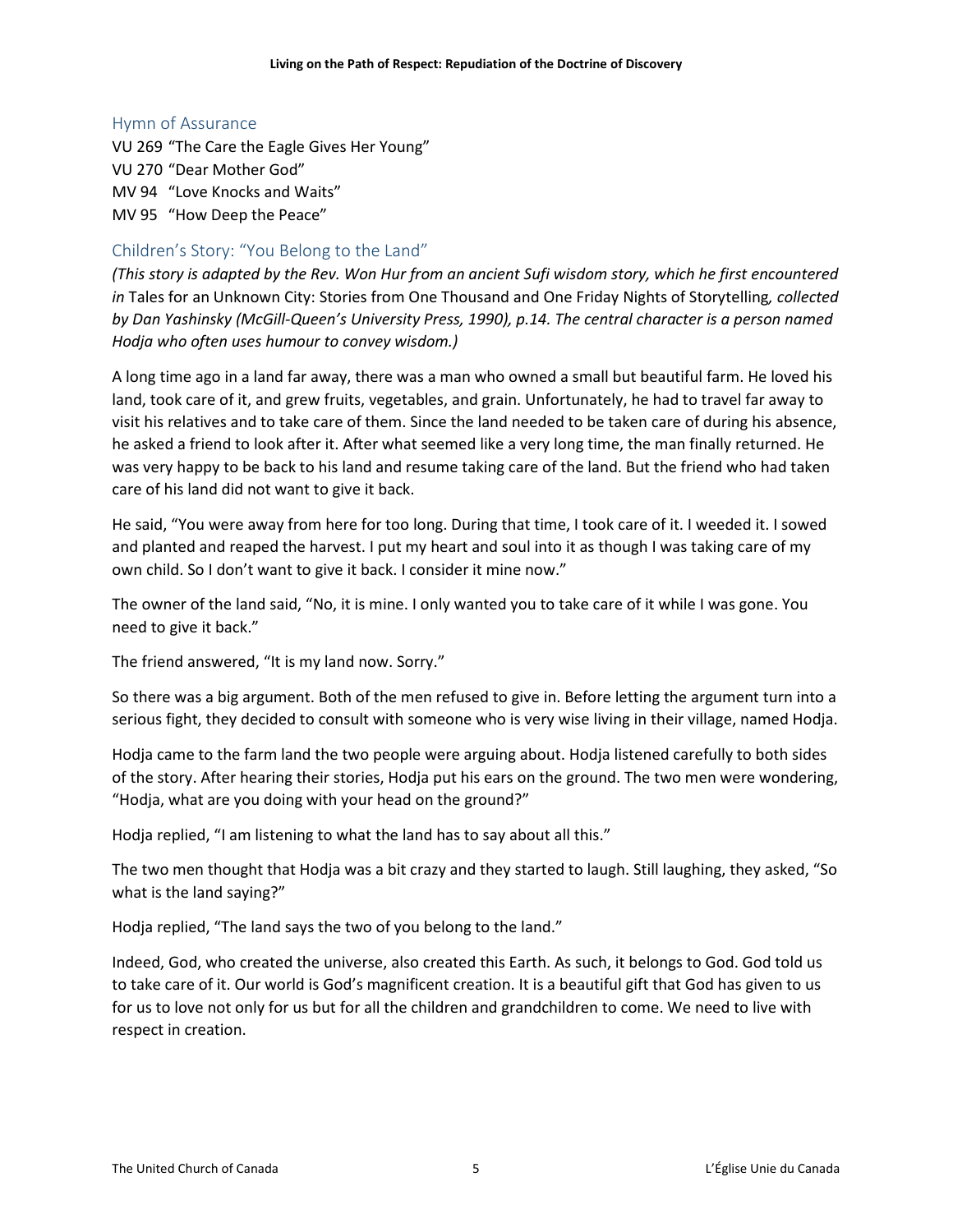## Prayer

O God, it is you who is Creator of the universe. We thank you for entrusting to us such a beautiful Earth for us to live in and enjoy. Help us to respect your abundant gift. Be with us so that we can walk gently upon Earth and share what you have given to all of us. Help us to care for it and rejoice in it with all of your children. Amen.

## Hymn

VU 282 "Long before the Night" VU 307 "Touch the Earth Lightly" MV 143"We Cannot Own the Sunlit Sky"

## Lectionary Readings and Sermon Starters

A number of options are possible for readings, depending on when you do this service and whether you want to tie it into the Year A Lenten lectionary. Suggested lectionary readings and sermon starters are provided at the end of this resource.

## Hymns of Response/Going Forth

VU 112 "O God, How We Have Wandered" VU 606 "In Christ There Is No East or West" VU 678 "For the Healing of the Nations" MV 135"Called by Earth and Sky" MV 141"We Are All One People" MV 159"In Star and Crescent" MV 165"There Is a Time" MV 169"When Hands Reach Out Beyond Divides"

# **Offering**

Consider collecting a special offering during Lent for the [Healing Fund](http://www.united-church.ca/community-faith/being-community/healing-education-and-development) or [Gifts with Vision](https://www.giftswithvision.ca/) that support an Indigenous ministry or reconciliation project.

#### Invitation to Offering

The scriptures ask us, "What does the Lord require of you?" (Micah 6:8) There are many ways that we can live in right relations with Indigenous communities and organizations. Let us offer these gifts as a sign of our commitment to share the world's resources so that all will live in God's abundance. Grateful for all that God our Creator has given us, and mindful of how we might share our abundance, let us offer our thanks. Our offering will now be received.

#### Offering Prayer

Creator God, we ask you to bless these gifts, which have been given in love. May our gifts be used in many ways to build good relations. May your will be done through these gifts and through us and in spite of ourselves. In Jesus' name. Amen.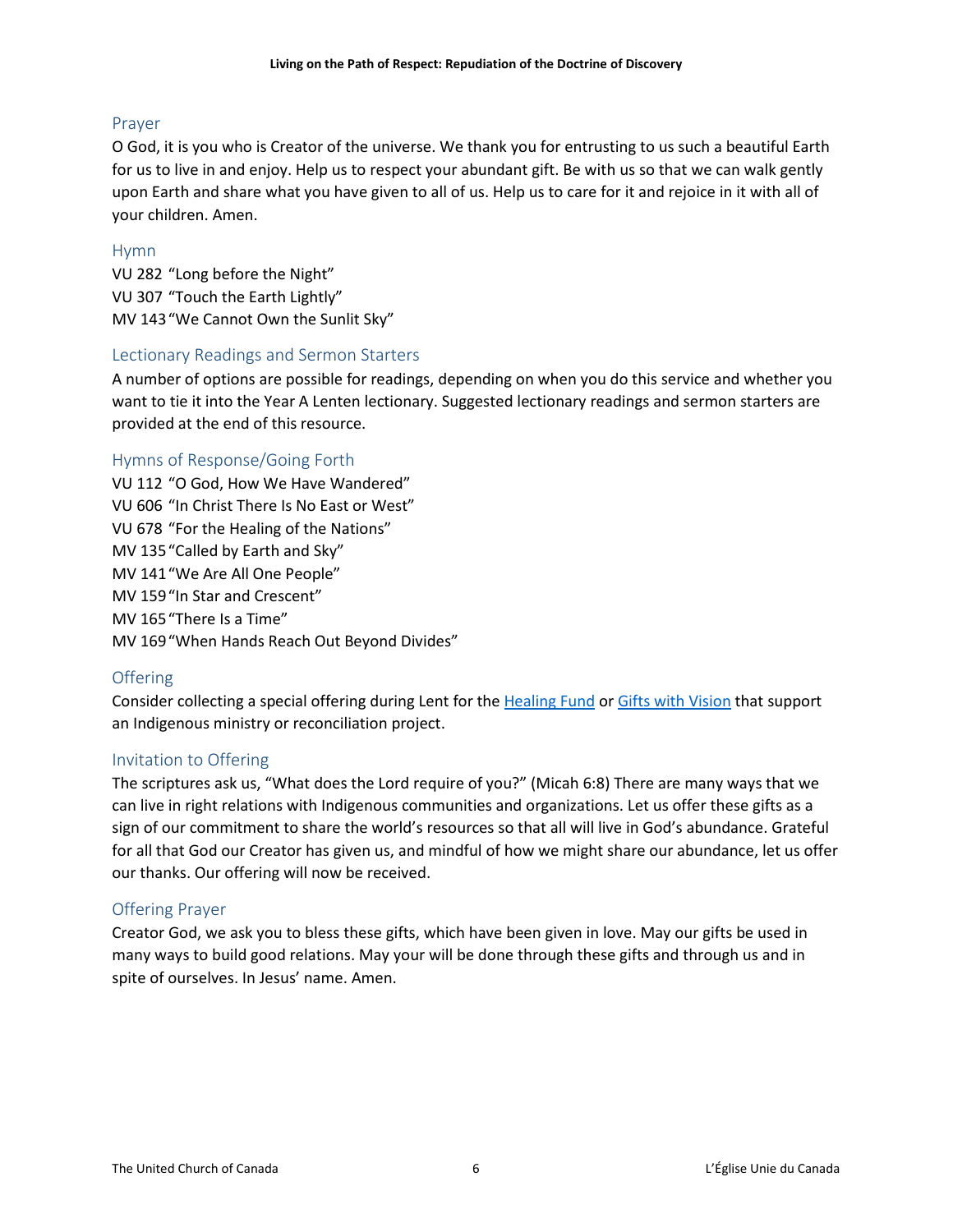## Prayers of the People

*(written in the voice of the "dominant" church or those who exercise White privilege)*

One: Let us gather ourselves to be present here and now and join our hearts and minds as we offer praise and thanks and pray for mercy, grace, wisdom, hope, and new life.

## Creator God, Holy Friend,

We are humbled in gratitude for this amazing gift of your creation, and for the teachings of Indigenous siblings and cousins that reconnect us to the land, water, sky, and creatures of all kinds. The wisdom of your creation's balance and harmony is astounding, and we pray that such wisdom will both unite and enliven us even more, given that we are all latecomers to this amazing Earth.

# **All: Creator God, in thanksgiving inspire us. With your Spirit nurture an attitude of gratitude for all your gifts, and for the wisdom of the Indigenous perspective toward creation.**

One: Creator God, Holy Friend,

We are humbled in repentance for the arrogance of Western European churches that turned things around in history, our ancestors making your image in theirs rather than their image in yours. We acknowledge that this distorted image was used to dehumanize others, to conquer nations, and to forcefully expropriate land and resources in your name.

# **All: Creator God, in your mercy forgive us. With your Spirit lead us to see your face in all humanity, and your spirit of love in all of creation.**

One: Creator God, Holy Friend,

We are humbled in lament and sorrow for the Christian church coming to this land armed with the Doctrine of Discovery to confiscate land and to annihilate and dehumanize our Indigenous hosts. Pour your love into our hearts so that we might build right relations of mutuality, equity, and respect and be responsible keepers of the lands and waters.

# **All: Creator God, in your grace transform us. With your Spirit guide us in living out right relations with all people based on respect and equal rights.**

One: Creator God, Holy Friend,

We are humbled in seeking healing for our churches as we move from a legacy of colonization and domination to creating a new history built on right relations and gracious mutual habitation on these lands. For the harm committed in your name against all the First Peoples of the land we are sorry. Despite inflicting such pain, we are aware of so much grace returned toward we who are settlers, as well as the great resilience among Indigenous Peoples themselves, as we share the hope of reconciliation.

# **All: Creator God, in your wisdom heal us. With your Spirit heal us and strengthen us to be agents of wholeness and wellness with all nations and peoples.**

#### One: Creator God, Holy Friend,

We are humbled in our need for encouragement within the Christian churches who repudiate the Doctrine of Discovery, that our repentance may go beyond words to actions of solidarity and justice. For this we ask for your mercy and wisdom and courage, both to change all doctrines that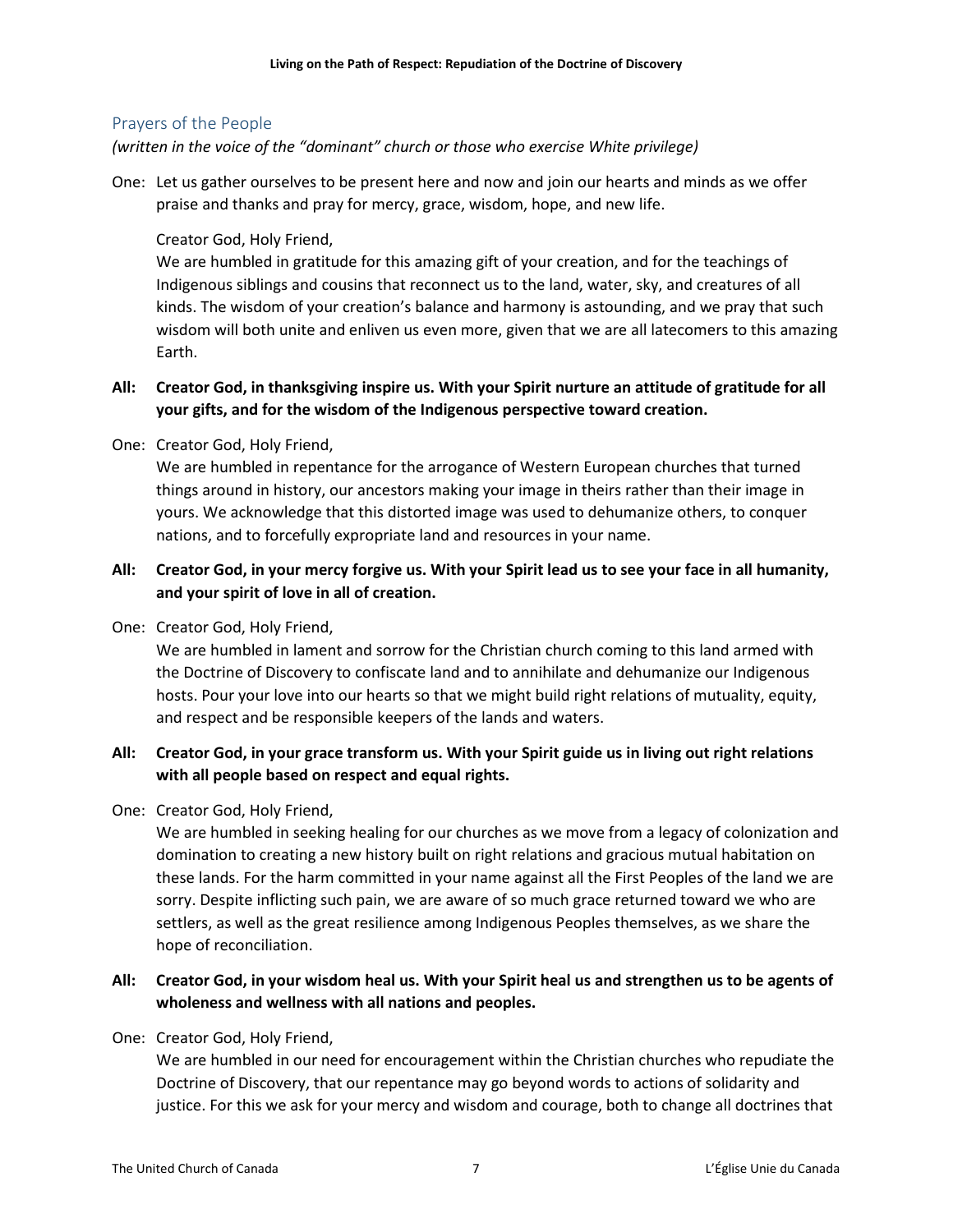promote hate and violence by our presumed superiority, and to take up the way of humility, compassion, and caring.

- **All: Creator God, in your hope give us courage. With your Spirit may we change the churches to live in harmony with all creation and be agents of care for all humanity.**
- One: Creator God, Holy Friend,

We are humbled as we pray for ourselves and for all Christian churches around the world, that we may faithfully follow the life of Jesus, the Nazarene who showed us the good path of justice, reconciliation, and peace-building. It is the way of life he represented, based on providing for the common good and the sharing of all your Earth's resources that will enable us, together, to recreate your loving and compassionate empowerment on Earth.

## **All: Creator God, in your love give us faith and new life. With your Spirit help us to be co-creators of a world of justice and peace. Amen.**

#### Benediction or Sending Forth

Let us go forth called to God's holy covenant. God continues to guide us: attending to our stories, healing us as brothers and sisters, showing us how to live in right relations. God promises to bless and encourage us on the path of respect. So go with the peace and promise of God, the energy of the Spirit of Love, and the passion of Jesus. Amen.

Initial Writing Team: *The Rev. Won Hur* is a minister at Ebenezer United Church in Markham, ON.

*The Rev. Brian McIntosh* serves Bloordale United Church in Etobicoke. He recently began assisting in convening Toronto Conference's Living into Right Relations Circle.

*Diane Meredith* is a long-time activist and theologian active for many years in addressing mining justice and resource extraction particularly as it relates to Indigenous rights both nationally and internationally.

*Linda Parsons* is a member of Trinity United Church in Newmarket, ON, and convened the Toronto Conference's Living into Right Relations Circle since 2001 to work together in building right relations.

*The Rev. Evan Smith* is a minister at Toronto Urban Native Ministry (TUNM).

*Sandra Campbell* is a counsellor at TUNM and studying for ministry at Wycliffe College.

Those who offered subsequent revisions were the *Rev. Cecile Fausak* and the *Rev. Alydia Smith*. Indigenous reviewers were *Norma General Lickers, Martha Pedoniquotte*, and the *Rev. Janet Sigurdson*.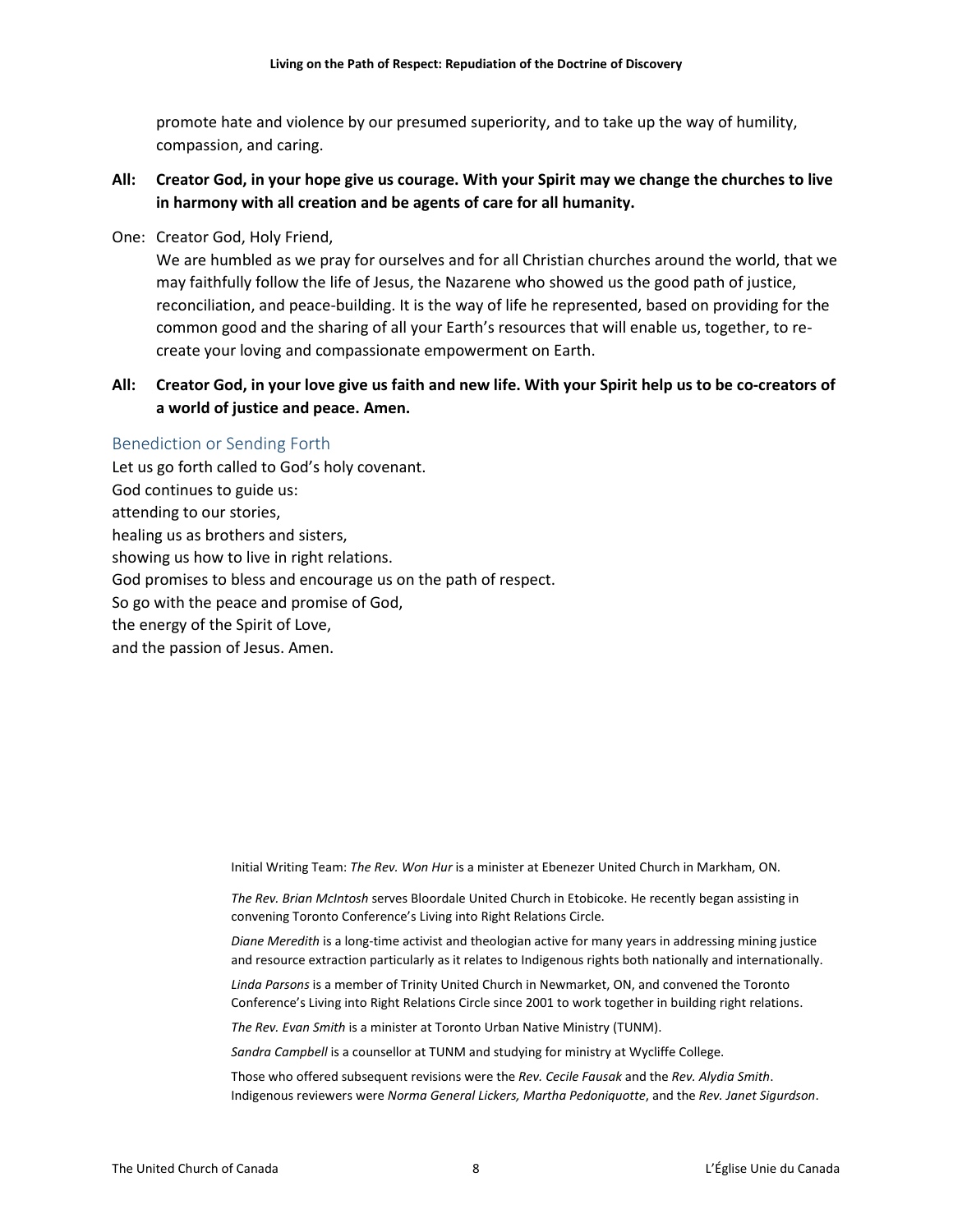# Living on the Path of Respect: Lectionary Readings and Sermon Starters

# Lectionary Readings for Year A (Lent/Easter 2017)

## *First Sunday in Lent*

**Genesis 2: 15–17, 3:1–7** Humans are put in the garden to till and keep it. We were given knowledge and power to care for the Earth in a good way. How have we abused/misused knowledge and power, bringing shame upon us? How have we tried to hide our wrongdoing and deny it?

**Psalm 32** We waste away and experience pain when we do not acknowledge our wrongdoing. Don't be like a mule. Blessed are those whose sins are forgiven.

**Matthew 4: 1–11** In the wilderness, Jesus has nothing, yet he does not give in to the temptation of receiving bread alone, special spiritual attention, or the power and wealth of the kingdoms. Although in the earliest years of encounter, it seems explorers and traders realized how much they needed Indigenous Peoples to survive, that relationship shifted, largely after the Royal Proclamation of 1763. Leaders of empires, Christianity, and trading companies gave in to temptations to seize lands and dominate the inhabitants, disregarding their ways of praying and sharing food. It is time for us to return to the wilderness to fast, and seek the spiritual courage to trust in what Creator provides and respect all our relations.

"If you have come here to help me, you are wasting your time. But if you have come because your liberation is bound up with mine, then let us work together."—attributed an Australian Aboriginal activist

There is a profound sense of interconnectedness, that our sense of liberation is bound up with another. It echoes our Prayer after Communion:

May your presence among us provoke such longing for your realm, that we will never be satisfied until the whole earth knows your justice, your peace, and your love. (*Celebrate God's Presence*, p.303.)

Members of the "settler" or "dominant" church need to ask themselves in what ways they are in need of healing. What thoughts bind them? What burdens weigh them down? If they were free of those thoughts and burdens, how might relationships change?

A daring preacher might elaborate on what is imbedded in the [1986 Apology to First Nations Peoples,](http://www.united-church.ca/social-action/justice-initiatives/apologies) which is a repudiation of the Doctrine of Discovery and colonialism that exploited Earth's resources, of land grabbing, subjugation of peoples, racism, and oppression while making the colonizers wealthy and powerful. The theology behind the Doctrine, unfortunately, was in the service of the economic and political benefit of colonialism.

When interviewed during the rise of the Idle No More movement, Bishop Mark MacDonald, the Indigenous Bishop of the Anglican Church of Canada and the Canadian representative to the World Council of Churches, made a profound statement about the connection between the "world economy" and Native spirituality. "The relationship with the land is God-given and necessary for a good life," he said. "To grow in the good life, in morality and spirituality, is to grow in the beneficial relationship with God and creation…. This means that the relationship with creation, with the land, is a moral absolute. It cannot be eclipsed by other considerations." ("The Spiritual Side of Idle No More," Faith Exchange, *Globe and Mail*, Feb. 18, 2013)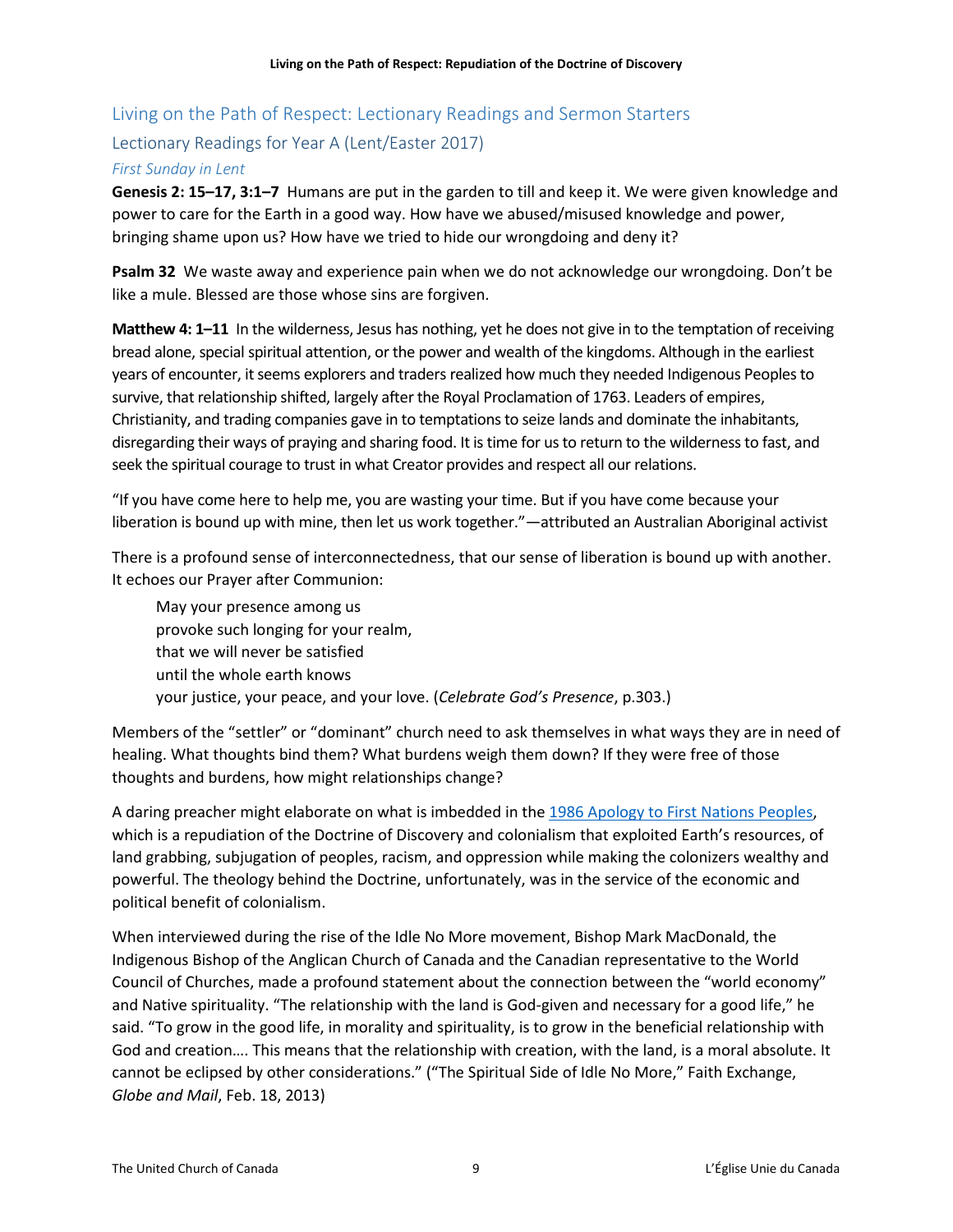### *Third Sunday in Lent*

**Psalm 95** Depths of Earth, mountains, sea, and land are all in God's hands. Do not harden your hearts.

**Romans 5:1–11** This is one of the few times that the word "reconciliation" is used in the Bible (NRSV). (Or, in *The Message*, being "set right" with God and each other, or having "an amazing friendship.") If our hearts are open to God's love, let us hope that we can dismantle the unjust structures and policies derived from applying the Doctrine of Discovery, which cause so much suffering.

**John 4:5–42** In light of Jesus' conversation with the Samaritan woman, explore ways we can bring down barriers and enter into meaningful conversations between followers of Jesus and the First Peoples of this land. What can we learn from others who have different world views and spiritual practices? How can our conversations bring blessing and reconciliation?

## *Fifth Sunday in Lent*

**Ezekiel 37:1–14** There are many places in Canada that might seem like a "valley of dry bones," where resources have been mined and ghost towns and waste ponds are left behind, where forests are clear cut and flooding has ravaged the land, where food and water sources have been depleted or poisoned and peoples have been relocated. There is a Cree prophecy that warns of such a desolate situation: "Only after the last tree has been cut down,

Only after the last river has been poisoned,

Only after the last fish has been caught,

Only then will you find that money cannot be eaten." [\(www.quotes.net\)](http://www.quotes.net/quote/16519)

How might the breath of the Spirit and the winds of the four directions revive these lands? Explore how the implementation of the United Nations Declaration on the Rights of Indigenous Peoples, particularly the honouring of treaties and the principle of free, prior, and informed consent, could bring new life.

**Psalm 130** "Out of the depths I cry to you…" With God, there is great power to redeem.

# *Sixth Sunday of Easter (May 21, 2017)*

**Acts 17:22–31** Paul acknowledges with the Athenians "the God who made the world and everything in it." How is Paul's approach to proclaiming the gospel different or similar to European explorers and missionaries in Turtle Island?

#### Other Scripture Suggestions and Sermon Starters

**Micah 6: 6–8** "What does the Lord require of you?"

**Amos 5: 21–24** "Let justice roll down like waters, and righteousness like an ever-flowing stream."

**Jeremiah 31: 31–34** "I will put my law within them, and I will write it on their hearts."

**Psalm 103** God fills life with good things, so that your youth is renewed like the eagle's. God works righteousness and justice for all who are wronged.

**Psalm 111** Great are your works…you keep your covenant always in mind.

**Acts 2:43–47** The disciples would sell their possessions and goods and distribute the proceeds to all, as any had need.

**Acts 4:31–35** Everything they owned was held in common.

**2 Corinthians 5:16–21** "There is a new creation: everything old has passed away; see, everything has become new!" We are entrusted with the message of reconciliation. See sermon delivered in Sudbury marking the 30th anniversary of the 1986 apology by Moderator Cantwell in *Touchstone*, October 2016.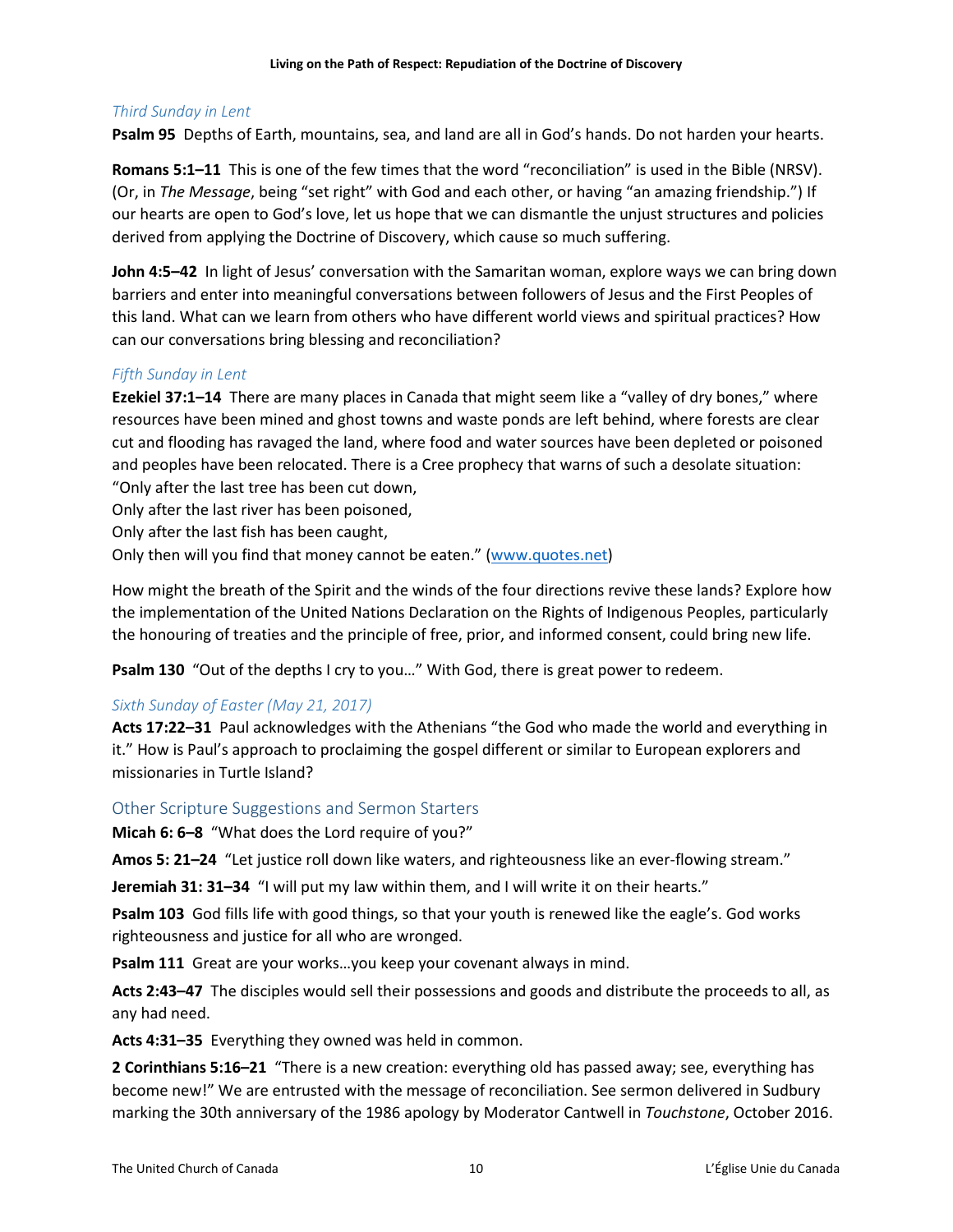**Romans 12:1–5** Be transformed by the renewal of your mind (and the thinking reflected in the Doctrine). Don't think of yourself more highly than you ought to think. Every part of the body is connected and important.

**John 11:28–37** Jesus wept. As friends, we too weep over the disproportionate loss of lndigenous lives through poverty, violence, suicide, pollution, and addictions that are the impacts of historical trauma and codified racism.

**Luke 13:31–35** "How often have I desired to gather your children together as a hen gathers her brood under her wings."

## Thoughts on…

## *Treaty as Covenant, and What Is Required of Us*

Most Indigenous Peoples would hold similar understandings about treaties throughout Canada as expressed by Ron Lameman, Treaty 6 Confederacy, presenting at Stanley Milner Library, Edmonton, October 27, 2016 (used with permission):

We want to repeat once again what our Elders have consistently affirmed to us through their oral history as it pertains to our Treaty: "Our ancestors did not cede, release or surrender our lands; they did not 'give it up' as the Crown through the Government of Canada would have you believe. Our great grandfathers and great grandmothers only agreed to share our portion of Mother Earth 'to the depth of a plough' so that the children and descendants of Queen Victoria could come and make a living in our country and live side by side with us in the spirit of mutual cooperation and respect.

"The real problem that is facing us today is a matter of treaty interpretation and understanding, which in a lot of instances leads to misinterpretation, and violation of this sacred covenant. It is only through proper and meaningful education and respect for the world view and life-ways of our Indigenous Peoples that we can begin to make right this historic injustice. A very classic and clear example of this misinterpretation by design is the true meaning of 'reciprocal education.' What is meant by this is that when the Treaty was negotiated and entered into there was a general agreement that not only would our people be given the benefit of the European style of education, it was also agreed that our Indigenous Peoples would continue to teach the settlers how to respect and live in harmony with our Mother Earth. Somewhere along the way this part of the agreement was disregarded and conveniently set aside by our Treaty partner and that is why we are where we are today."

I want to quote from a statement that was made by the North American Indigenous Peoples Caucus on Agenda Item 5: Half-Day Discussion on North America at the Ninth Session of the United Nations Permanent Forum on Indigenous Issues: Page 2 on Land Rights:

"'Delegates stressed the need for state governments to reverse their laws and policies that are based on the colonial Doctrine of Discovery.' In the Canadian context, in areas where no treaties have been signed, this refers to the doctrine of*terra nullius* and the failure to recognize the inherent jurisdiction and land rights of Indigenous Peoples over their traditional territories. Canada's current land rights policy, the Comprehensive Claims Policy, continues to aim at the extinguishment of Aboriginal Title, within the context of the Doctrine of Discovery framework, rather than implementing an approach based on recognition and co-existence."